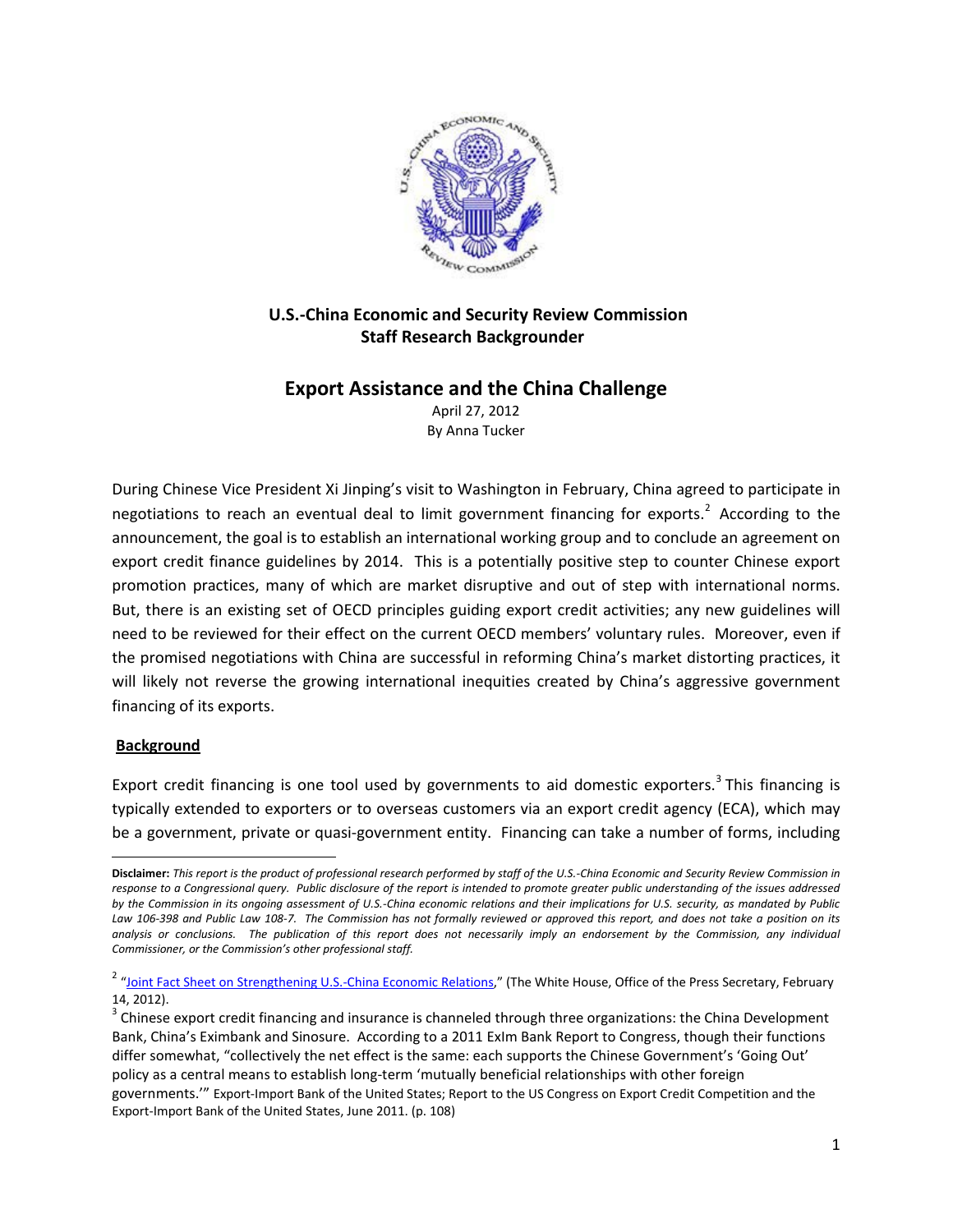direct loans at low interest rates and repayment guarantees for loans made by private banks. Financing varies according to the ECA. The Export-Import Bank of the United States (Ex-Im Bank) is America's official government ECA, charged with "financing and promoting exports of U.S. manufactured goods and services, with the objective of contributing to the employment of U.S. workers."<sup>[4](#page-1-0)</sup>

Like other major ECAs, the Ex-Im Bank is intended to act as an export finance gap-filler. Ex-Im enables "transactions that might not otherwise occur and keep[s] the U.S. competitive in world markets" by financing exports in circumstances where limited or no private financing is available.<sup>[5](#page-1-1)</sup> Much of the Ex-Im Bank's financing is extended to developing country purchasers of U.S. exports and to U.S. small-andmedium-sized enterprises (SMEs) that are unable to access commercial bank funding. In addition, the Ex-Im Bank uses export financing to level the playing field where foreign exporters might otherwise enjoy an unfair advantage, such as when a foreign government-controlled company is the competitor. Approximately 80 percent of Ex-Im Bank credit and insurance transactions go to SMEs, though by dollar value, most of the money goes to large firms.<sup>[6](#page-1-2)</sup>

Ex-Im Bank is not the major source of funding for U.S. exports, however. Of the \$2 trillion in total U.S. exports in 2011, the bank's loans and guarantees covered only about \$41 billion worth of sales, or about 2 percent of all exports.<sup>[7](#page-1-3)</sup> Though these numbers show that Ex-Im's financing role is small, supporters of the Bank argue that its role is nonetheless critical because it can offset particularly egregious forms of subsidized loans provided by competing governments. For example, the Ex-Im Bank has limited funds that can occasionally be used to match unorthodox terms or exceptionally subsidized rates, though such matching is rarely used.

## **The China Challenge**

The China challenge is twofold. First, the volume of Chinese government financing easily outstrips the capacity of the Ex-Im Bank. A recent report by the Information Technology and Innovation Foundation (ITIF) characterizes the government of China as conducting "the most aggressive export credit financing campaign in history," noting that between 2006 and 2010, China's government issued more than \$203 billion in new export credit financing, several times more than was invested by the United States.<sup>[8](#page-1-4)</sup> The ITIF report showcases a \$30 billion credit line extended to Chinese telecommunications giant Huawei by the government-owned China Development Bank as an example of "the sheer amount of resources China has poured into export credit financing."<sup>[9](#page-1-5)</sup> By contrast, Ex-Im Bank authorized just \$32.7 billion in

<span id="page-1-0"></span> <sup>4</sup> "Export-Import Bank: Background and Legislative Issues," (Congressional Research Service, February 9, 2011), p. 1.

<span id="page-1-1"></span><sup>&</sup>lt;sup>5</sup> Stephen J. Ezell, "Understanding the Importance of Export Credit Financing to U.S. Competitiveness," (Washington, DC: The Information Technology & Innovation Foundation, June 2011).

<span id="page-1-2"></span><sup>&</sup>lt;sup>6</sup> "Reauthorization of the Export-Import Bank: Issues and Policy Options for Congress," (Congressional Research Service, January 31, 2012), p. 10<br><sup>7</sup> "Export-Import Bank is U.S. Engine That can do More: View," Bloomberg, March 7, 2012<br><sup>8</sup> Stephen J. Ezell, "Understanding the Importance of Export Credit Financing to U.S. Competitiveness," (Washington

<span id="page-1-3"></span>

<span id="page-1-4"></span>Information Technology & Innovation Foundation, June 2011).

<span id="page-1-5"></span> $^9$  Stephen J. Ezell, "Understanding the Importance of Export Credit Financing to U.S. Competitiveness," (Washington, DC: The Information Technology & Innovation Foundation, June 2011).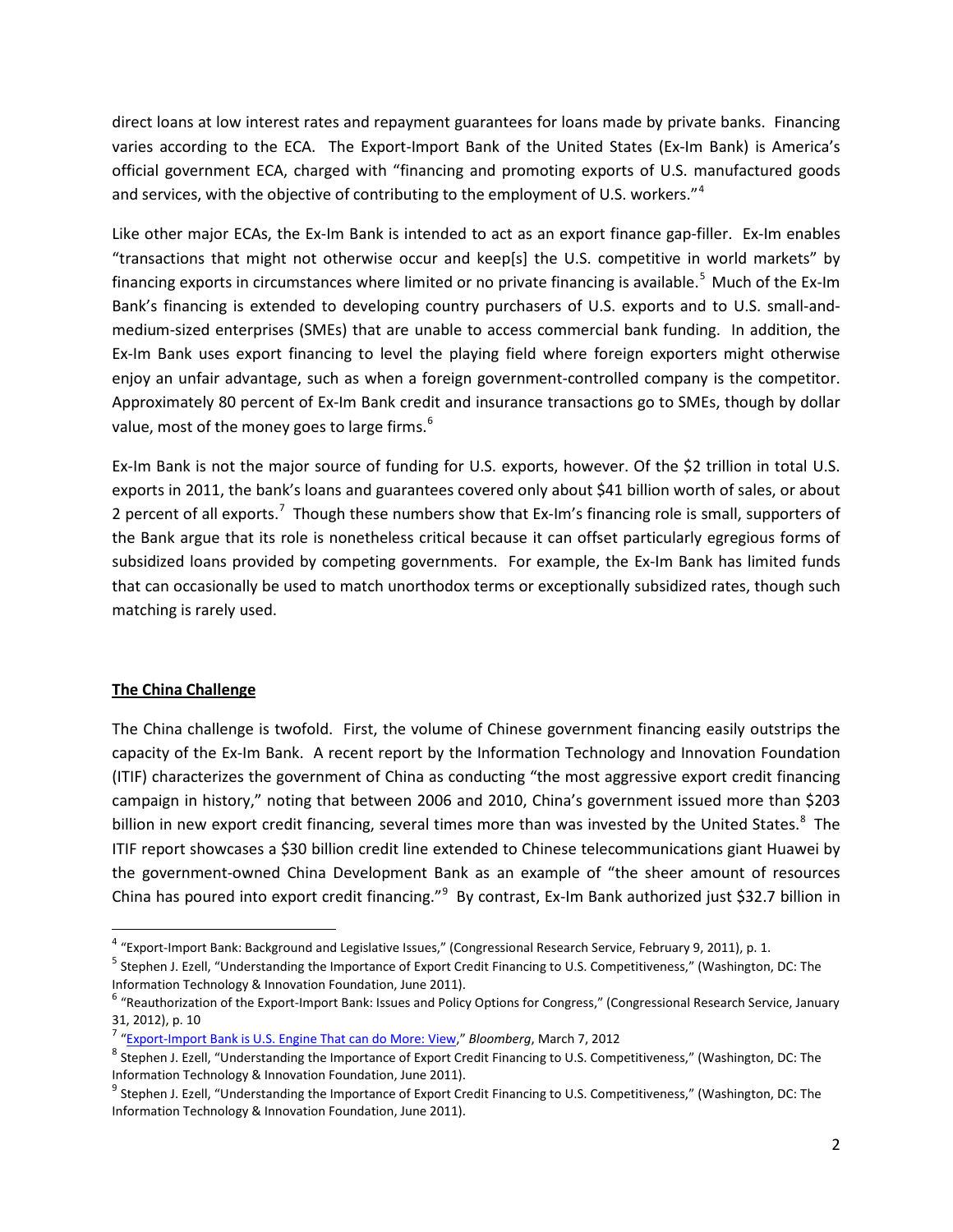newly-issued export assistance in all of fiscal year 2011 to benefit U.S. exporters. That amount was a record high for Ex-Im.<sup>[10](#page-2-0)</sup>

Indeed, estimates of annual Chinese export financing dwarf the average of roughly \$20 billion that the Ex-Im Bank extended annually over the last five years.<sup>[11](#page-2-1) [12](#page-2-2)</sup> According to Ex-Im's 2010 Report to Congress on Export Credit Competition, "China seems to have a team of financial institutions doing vast amounts of short-term and medium- and long-term export finance" which "in aggregate….could well total over \$100 billion a year." Ex-Im concludes that "from the top down, the size, scope, and focus of [Chinese institutions providing export finance] is simply incomparable to anything within the OECD (Organization of Economic Cooperation and Development ) /G-7. $n^{13}$  Even were it not restrained by practical realities, Ex-Im is restrained by law from offering an amount of export credit financing on par with these estimates. The Ex-Im Bank's total credit limit is \$100 billion, meaning its outstanding aggregate amounts of loans, guarantees, and insurance cannot exceed \$100 billion at any one time.<sup>[14](#page-2-4)</sup> With roughly \$90 billion in outstanding loan guarantees, the bank's current legal ability to extend additional loans is far too limited to compete with the government of China.<sup>[15](#page-2-5)</sup>



**Combined G-7, Chinese and U.S. New, Medium-and Long-Term Official Export Credit Volumes, 2006-2010 (Billions USD)**

*Data drawn from the Report to the U.S. Congress on Export Credit Competition and Export-Import Bank of the United States, June 2011. Chinese data Chinese volumes represent U.S. Ex-Im's estimates based on best available information at the time of publication.*

<span id="page-2-1"></span><span id="page-2-0"></span><sup>&</sup>lt;sup>10</sup> Export-Import Bank of the United States; 2011 Annual Report.<br><sup>11</sup> Stephen J. Ezell, "Understanding the Importance of Export Credit Financing to U.S. Competitiveness," (Washington, DC: The Information Technology & Innovation Foundation, June 2011).

<span id="page-2-2"></span><sup>&</sup>lt;sup>12</sup> Export-Import Bank of the United States; Report to the US Congress on Export Credit Competition and the Export-Import Bank of the United States, June 2011. (p. 112)

<span id="page-2-3"></span><sup>&</sup>lt;sup>13</sup> Export-Import Bank of the United States; Report to the US Congress on Export Credit Competition and the Export-Import Bank of the United States, June 2011. (p. 112)<br><sup>14</sup> "Reauthorization of the Export-Import Bank: Issues and Policy Options for Congress," (Congressional Research Service,

<span id="page-2-4"></span>January 31, 2012), p. 11

<span id="page-2-5"></span><sup>15</sup> Josh Mitchell, "U.S. Trade Bank Stuck in Crossfire of Lobbying War Over Loan Limits," *The Wall Street Journal,* December 20, 2011.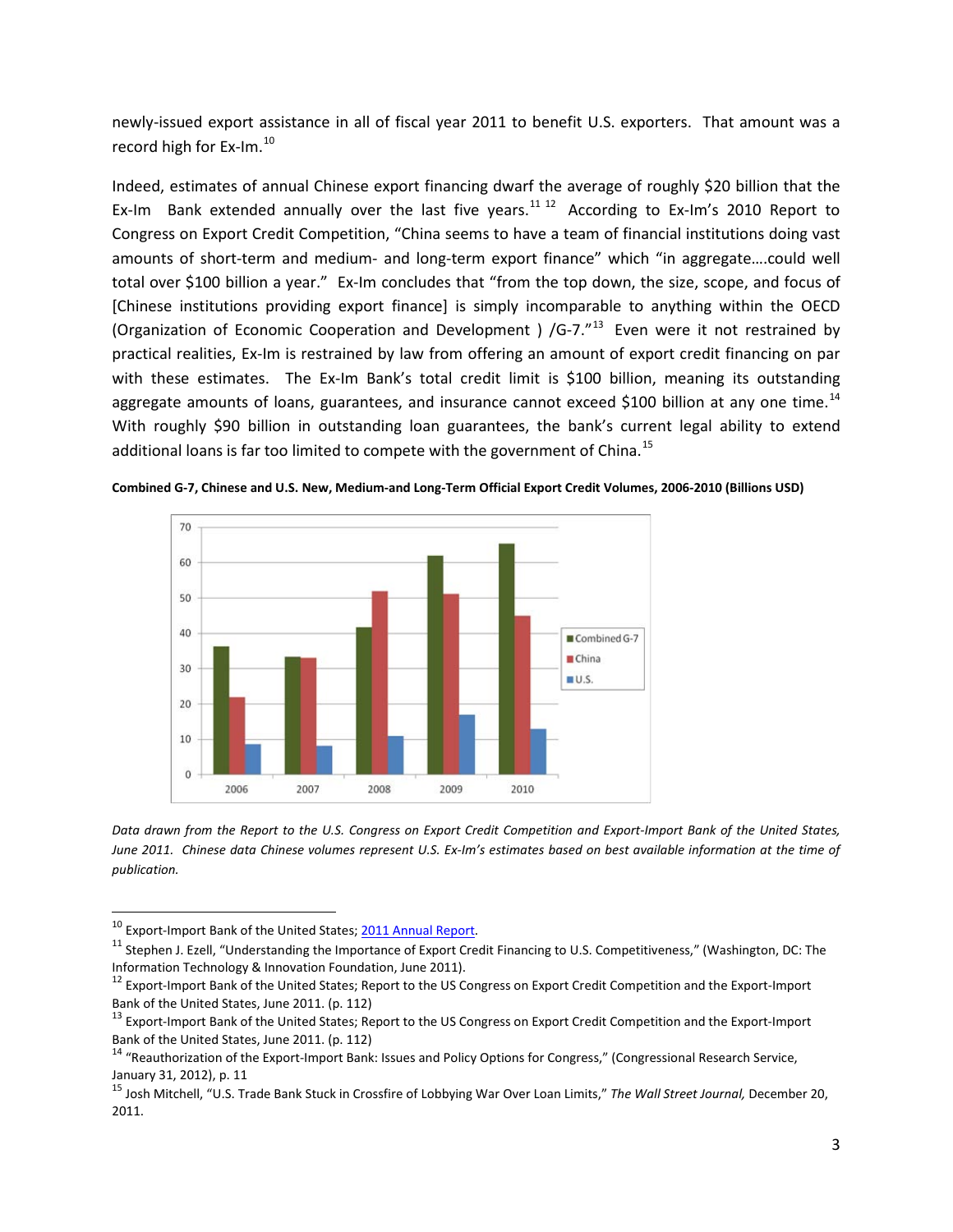The second challenge from Chinese export credit financing is that the terms of Chinese financing are often more advantageous than those allowed within the OECD Arrangement on Officially Supported Export Credits, to which the U.S.—but not China-- is a party.<sup>16</sup> The OECD first articulated export credit financing guidelines in 1978 and periodically updates this non-binding "gentleman's agreement," commonly referred to as the OECD Arrangement.<sup>[17](#page-3-1) [18](#page-3-2) [19](#page-3-3)</sup> Adherents to the OECD Arrangement include the United States, the 27 EU nations, Australia, Canada, Japan, South Korea, New Zealand, Norway and Switzerland. The Arrangement is meant to level the playing field among participant nations and to prevent subsidy competitions that could result in countries extending export credit financing on increasingly more generous terms and to ever more risky recipients.

China's official government system of export financing is supplemented by lending from commercial banks controlled or owned outright by the government as well as quasi-government agencies. China's "policy banks, " such as the China Development Bank, are directed to extend loans for specific purposes delineated in China's official economic plans, including the goal of producing "national champions" able to compete on a global scale. The China Export and Credit Insurance Corporation (SINOSURE), was created and funded by the government in 2001 specifically to "fulfill the Chinese government's diplomatic, international trade, industrial, fiscal and financial policies."<sup>[20](#page-3-4)</sup> The amounts and terms of such lending are often unclear but are likely to be guided more by policy considerations than by prudent and market-driven criteria.

As a non-member of the OECD, China is not obligated to adhere to the OECD Arrangement's guidelines and has generally ignored them, putting OECD Arrangement participants, including the United States, at a competitive disadvantage. U.S. exporters therefore complain that China's government-backed financing can make it difficult for them to conclude sales.<sup>[21](#page-3-5)</sup> Whereas most of the ECAs of OECD

<http://www.sinosure.com.cn/sinosure/english/Company%20Profile.html>

<span id="page-3-0"></span> <sup>16</sup> "Export-Import Bank: Background and Legislative Issues," (Congressional Research Service, February 9, 2011), p. 16.

<span id="page-3-1"></span><sup>&</sup>lt;sup>17</sup> Organization for Economic Cooperation and Development: Agreement on Officially Supported Export Credits, September 1, 2011, TAD/PG(2011)13

<span id="page-3-2"></span><sup>&</sup>lt;sup>18</sup> The OECD Arrangement on Officially Supported Export Credits ("OECD Arrangement) was established in 1978. It is non-binding, but with 30 participating advanced industrialized economies, it has long been the preeminent international guidance for ECA activity. The OECD Arrangement lays out limitations on terms and conditions for official export credit activity. "It includes financial terms and conditions, such as down payments, repayment terms, interest rates, and country risk classifications; provision on tied aid; notification procedures; and sectorspecific terms and conditions, covering the export credits for ships, nuclear power plants, civil aircraft, renewable energies, and water projects. Military equipment, agricultural goods, and untied development aid are not covered by the agreement. The OECD lacks the authority to enforce compliance with its agreements, though members generally monitor compliance and raise concerns when members' policies and actions are viewed as violating the OECD Arrangement." "Reauthorization of the Export-Import Bank: Issues and Policy Options for Congress," (Congressional Research Service, January 31, 2012), p. 6<br><sup>19</sup> China Export and Credit Insurance Corporation, Company Profile,

<span id="page-3-3"></span>

<span id="page-3-4"></span><sup>20 &</sup>quot;Reauthorization of the Export-Import Bank: Issues and Policy Options for Congress," (Congressional Research Service, January 31, 2012), p. 7

<span id="page-3-5"></span><sup>21</sup> Report to the US Congress on Export Credit Competition and the Export-Import Bank of the United States, June 2011 (Export-Import Bank of the United States), pp 12-13.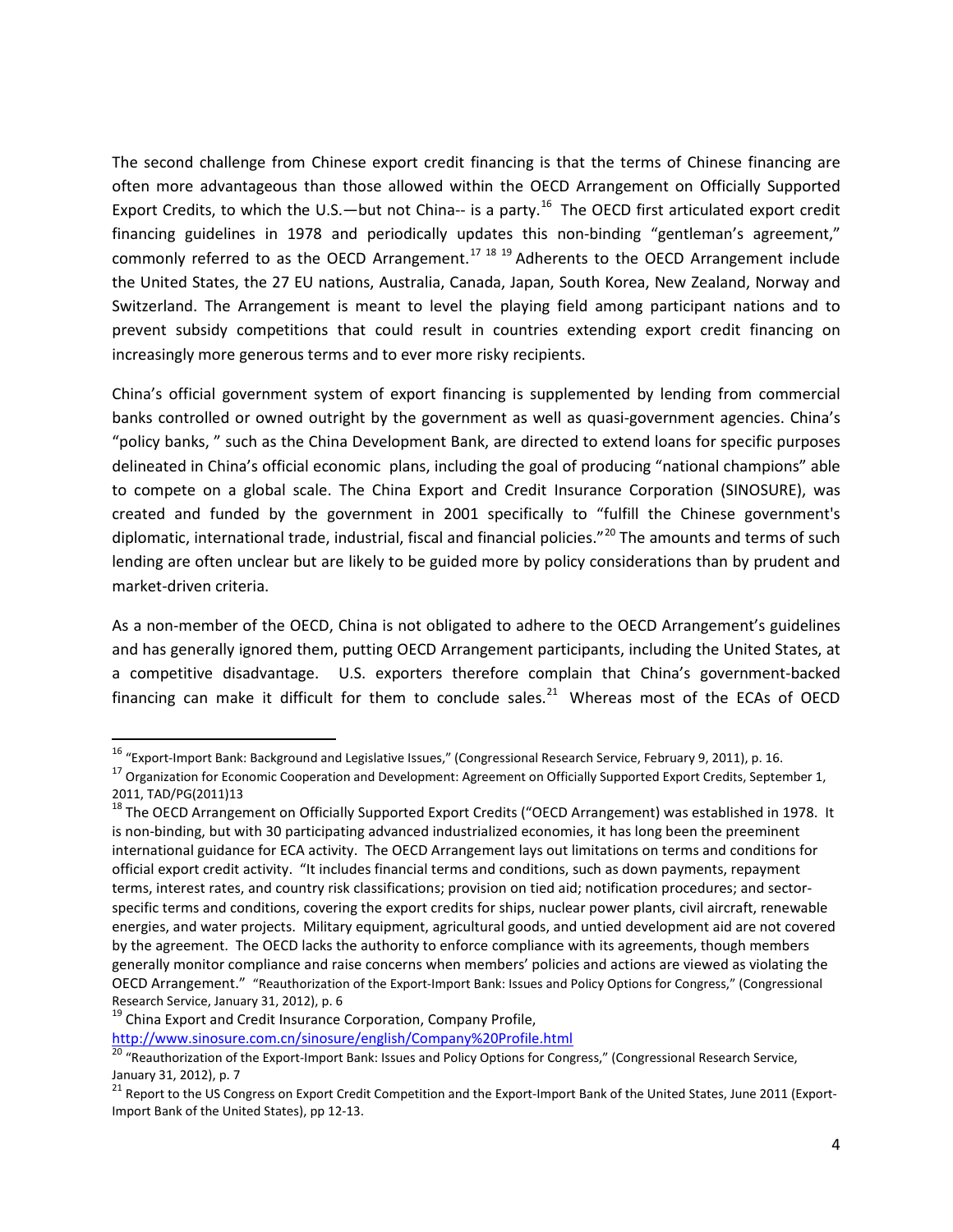members, especially the U.S. Ex-Im Bank, operate primarily or wholly as lenders of last resort in a free market context, China's financing programs incorporate broader government policy priorities and "go beyond the free trade or traditional approach," applying "aggressive 'quasi-commercial' financing programs or concerted or targeted approaches."<sup>[22](#page-4-0)</sup>

Amid the challenges posed by China's nontraditional financing practices, OECD Arrangement participants are increasingly tempted to depart from the non-binding guidelines themselves in order to help their exporters compete.<sup>[23](#page-4-1)</sup> In other words, China's practices may be creating incentives for countries to engage in rate cutting and to offer exceptional terms that the Arrangement seeks to limit. The growth in export credit in a number of OECD nations has significantly outstripped export credit growth in the United States in the past decade, and though this cannot be attributed solely to the pressures that Chinese export finance practices are creating, China's practices certainly are not discouraging the ramp up.<sup>[24](#page-4-2)</sup>

### **Uncertain Prospects for the Recently Announced Talks**

The February agreement between the United States and China to initiate talks reiterates a previous bilateral agreement to discuss export credit financing, made during the May 2011 meeting of the Strategic and Economic Dialogue (S&ED) but also adds a deadline for negotiations. The parties plan to set up an "international working group of major providers of export financing" in order to "make concrete progress towards a set of international guidelines on the provision of official export financing that, taking into account varying national interests and situations, are consistent with international best practices, with the goal of concluding an agreement by 2014."<sup>[25](#page-4-3)</sup>

While persuading China to adhere to some yet-to-be-determined export credit financing guidelines could be a beneficial achievement, any agreement with China that is less than comprehensive could undermine the existing non-binding OECD guidelines. For example, it remains unclear how much international participation the U.S.-China-led talks will garner. On the positive side, it is possible that the dialogue could lead to China endorsing and complying with some existing OECD guidelines as a non-OECD member, a practice that has already been undertaken by Brazil in the commercial aviation sector. On the other hand, China may see the dialogue as a means of reaching a separate agreement with the U.S. outside the scope of the OECD Arrangement, or as a means of watering down existing OECD guidelines.

A separate agreement between the U.S. and China would be a "big step backwards," according to Peterson Institute for International Economics Senior Fellow Gary Hufbauer, because it would erode OECD members' trust in the U.S.<sup>[26](#page-4-4)</sup> Frank Vargo, Vice President for International Economic Affairs at the

<span id="page-4-0"></span> <sup>22</sup> "U.S., China Agree to Seek International Pact on Export Finance by 2014," *Inside U.S.-China Trade*, February 15, 2012.

<span id="page-4-1"></span><sup>&</sup>lt;sup>23</sup> Stephen J. Ezell, "Understanding the Importance of Export Credit Financing to U.S. Competitiveness," (Washington, DC: The<br>Information Technology & Innovation Foundation, June 2011).

<span id="page-4-2"></span><sup>&</sup>lt;sup>24</sup> ["Joint Fact Sheet on Strengthening U.S.-China Economic Relations,"](http://www.whitehouse.gov/the-press-office/2012/02/14/joint-fact-sheet-strengthening-us-china-economic-relations) (The White House, Office of the Press Secretary, February 14, 2012).

<span id="page-4-3"></span><sup>&</sup>lt;sup>25</sup> "U.S., China Agree to Seek International Pact on Export Finance by 2014," *Inside U.S.-China Trade*, February 15, 2012.<br><sup>26</sup> Doug Palmer. ["U.S., China Agree to Negotiate Export Credit Deal,"](http://www.reuters.com/article/2012/02/14/us-usa-china-exportcredits-idUSTRE81D1YV20120214) Reuters, February 14, 2012

<span id="page-4-4"></span>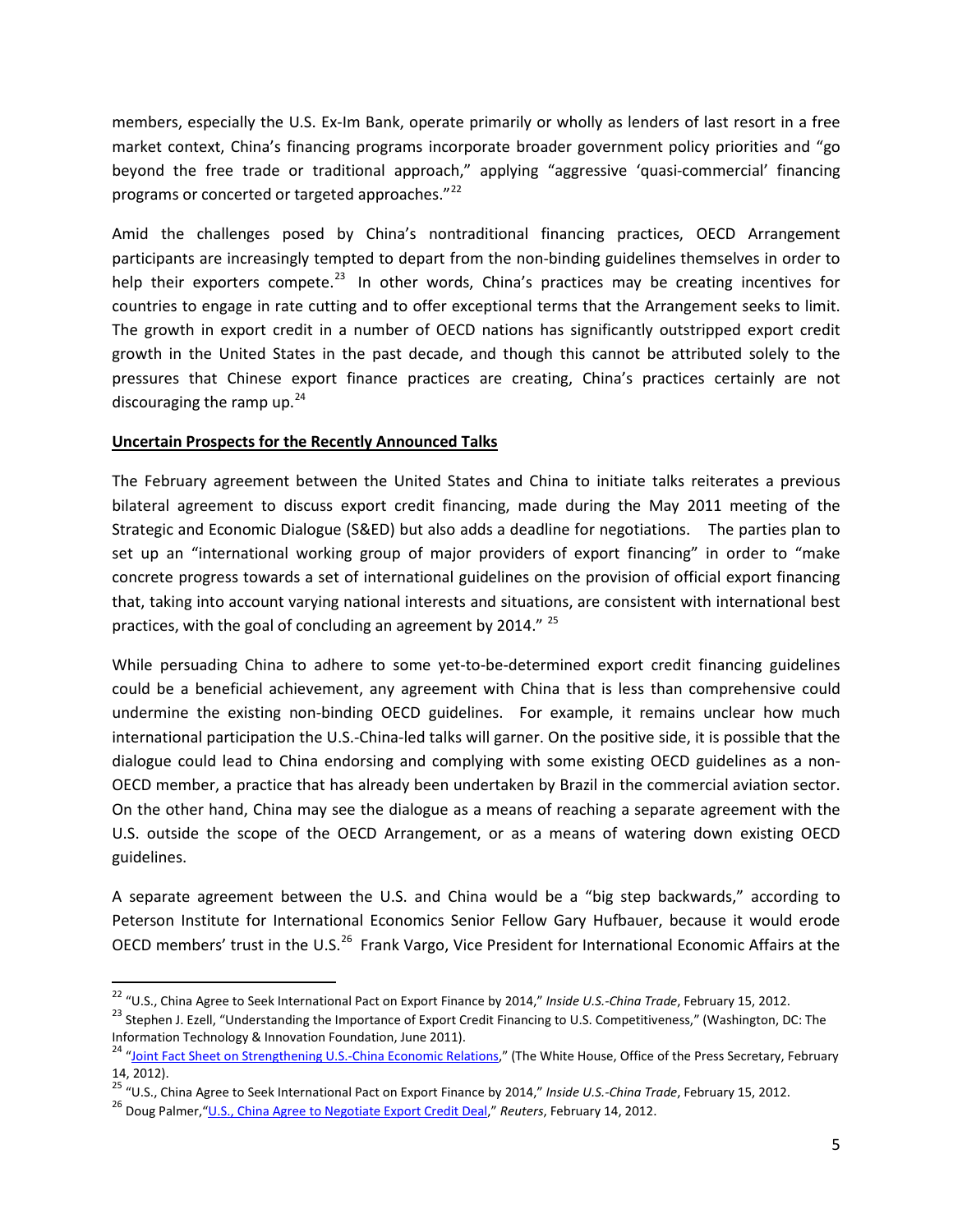National Association of Manufacturers, has called the dialogue "a welcome development, because China is not now under any export financing disciplines at all," and is "undercutting everyone." But he has also expressed concern about the implications of the announcement's language regarding "varying national interests." This could be a "'huge loophole' that would render any agreement with China meaningless," according to Vargo, because China could cite its national interests as grounds for weakening or altogether doing away with the most meaningful disciplines.<sup>[27](#page-5-0)</sup>

### **Additional Efforts that Might be Undertaken**

Regardless of what the U.S.-China-led talks may achieve among other nations, the Obama administration argues that if U.S. exporters are to compete effectively with Chinese exporters, additional export financing tools must be deployed. During a speech at Boeing's Seattle facilities on February 17, the President outlined several new efforts designed to enhance assistance for U.S. exporters and ensure that his National Export Initiative goal of doubling American exports in five years is achieved. Among the initiatives, the President announced that he has directed Ex-Im Bank to actively employ its full authority to provide matching financing support for U.S. firms seeking to secure domestic or third-country sales when they are up against "non-competitive official financing that fails to observe international disciplines." <sup>28</sup>The White House calls this a necessary tool because "China and other global competitors often provide unfair advantages to help their companies win business overseas."<sup>[29](#page-5-2)</sup>

At the President's direction late last year, Ex-Im used this authority, offering financing outside accepted international guidelines in order to help General Electric Co. successfully secure a contract to sell locomotive engines to Pakistan despite Chinese offers of loans at below-commercial rates to subsidize Pakistani purchases of Chinese locomotives. Ex-Im also has the ability to discourage the use by other countries of tied-aid—or foreign aid that is conditioned on the purchase of goods and services from the donor country. Ex-Im has a "tied aid war chest" available to help level the playing field for U.S. exporters competing with anticompetitive financing terms such as those often offered by China. The President's full use of this authority could help counter some unfair Chinese subsidies. Ex-Im noted in its last report to Congress that although "historically, the Bank and U.S. exporters passed on matching such transactions…as China has become a player in nearly every market and sector, the U.S. government has looked for ways in which to keep U.S. exporters from losing market share to such financing packages that fall outside of the OECD rules, with the intention of effectively neutralizing Chinese offers."<sup>[30](#page-5-3)</sup>

Another potential means of aiding U.S. exporters competing with China would be to increase the volume and scope of trade assistance offered through Ex-Im. Raising the Bank's lending limit is primary among the business community's recommendations for the Congressional reauthorization of Ex-Im. The Bank's

<span id="page-5-0"></span><sup>&</sup>lt;sup>27</sup> "President Obama Takes Actions to [Promote American Manufacturing and Increase U.S. Exports at Boeing,](http://www.whitehouse.gov/the-press-office/2012/02/17/president-obama-takes-actions-promote-american-manufacturing-and-increas)" The White House, Office of the Press Secretary, February 17, 2012.

<span id="page-5-1"></span><sup>&</sup>lt;sup>28</sup> ["President Obama Takes Actions to Promote American Manufacturing and Increase U.S. Exports at Boeing,](http://www.whitehouse.gov/the-press-office/2012/02/17/president-obama-takes-actions-promote-american-manufacturing-and-increas)" The White House, Office of the Press Secretary, February 17, 2012.

<span id="page-5-2"></span><sup>&</sup>lt;sup>29</sup> Export-Import Bank of the United States; Report to the US Congress on Export Credit Competition and the Export-Import Bank of the United States, June 2011. (p. 110)

<span id="page-5-3"></span><sup>&</sup>lt;sup>30</sup> "U.S. Trade Bank Stuck in Crossfire of Lobbying War Over Loan Limits," Josh Mitchell, December 20, 2011, The Wall Street Journal.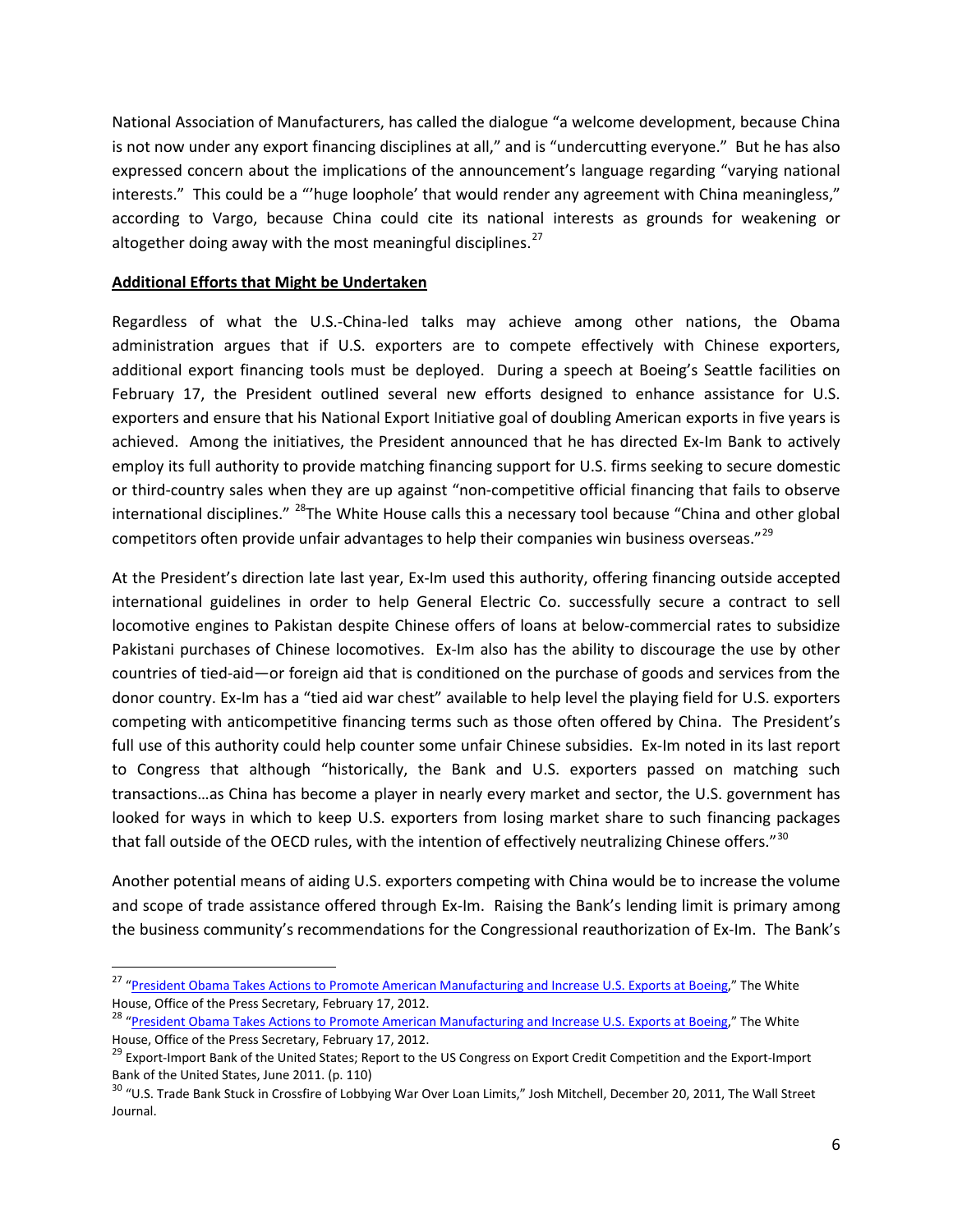charter is set to expire on May 31 of this year, and concern that it may reach its \$100 billion lending cap before May is adding to the urgency for Congressional reauthorization. "In a letter sent [in December 2011] to congressional leaders, more than 60 chief executives, including Boeing's James McNerney Jr. and G.E.'s Jeffrey Immelt, warned that leaving the current lending limit in place could result 'in the loss of thousands of U.S. jobs.'"<sup>[31](#page-6-0)</sup> Proponents of a higher lending limit are pushing for it to be raised to \$140 billion. However, some opponents object and consider official export financing a form of corporate welfare that should be diminished, not expanded. House Majority Leader Eric Cantor (R-VA) is advocating for alternative legislation that would limit the reauthorization to one year, increase the lending cap to \$113 billion, and require the Administration to negotiate with other nations to end all official export credit financing.

### **Conclusion**

It is unrealistic to expect that the U.S.-China-led effort to identify international standards will eliminate China's massive export credit financing subsidies and unorthodox lending practices, but inducing China to introduce greater transparency into its export credit financing would be a substantial improvement over the current situation. At present, China not only has no obligation to restrict its tied aid, but also has no requirement or incentive to reveal its financing terms in many other circumstances.

Greater Chinese transparency could facilitate Ex-Im Bank's efforts to level the playing field for U.S. exporters by identifying and matching Chinese financing on a case-by-case basis, to the extent that such matching proves advisable. As the Pakistan deal shows, when Ex-Im utilizes its "tied aid war chest" it can help U.S. exporters to respond with effective counter offers that would otherwise be beyond their reach. But successful matching will require not just improved transparency but a high level of transparency. According to Ex-Im, "In [the Pakistan] transaction the Bank had precise information on the terms of the Chinese offer, confirmation that financing was a/the critical factor in bid award, and had determined that exact matching of the [Chinese] terms would still provide a transaction-specific financial surplus."[32](#page-6-1)

Even if a higher degree of Chinese transparency is achieved, U.S. budget constraints would remain. Ex-Im's \$180 million budget for matching non-competitive financing is pocket change compared to estimated Chinese subsidies.<sup>[33](#page-6-2)</sup> If Ex-Im Bank's cap were raised to \$200 billion and its tied aid war chest doubled, the United States still could not hope to out-subsidize Beijing, and it would present serious potential pitfalls even if the U.S. could do it. Some in Congress argue that the United States should not engage in a competition that would have U.S. taxpayers subsidizing foreign consumers in this manner.

<span id="page-6-0"></span> <sup>31</sup> Gary Clyde Hufbauer, Meera Fickling and Woan Foong Wong, "Revitalizing the Export-Import Bank,"*Policy Brief* (Washington, DC: Peterson Institute for International Economics, May 2011).<br><sup>32</sup> Jonathan Weisman, "Business Bets on the GOP may be Backfiring," The New York Times, March 28, 2012.

<span id="page-6-2"></span><span id="page-6-1"></span><sup>&</sup>lt;sup>33</sup> Jonathan Weisman, ["Business Bets on the GOP may be Backfiring,](http://www.nytimes.com/2012/03/29/business/with-bank-teetering-a-bet-on-the-gop-backfires.html)" *The New York Times*, March 28, 2012.